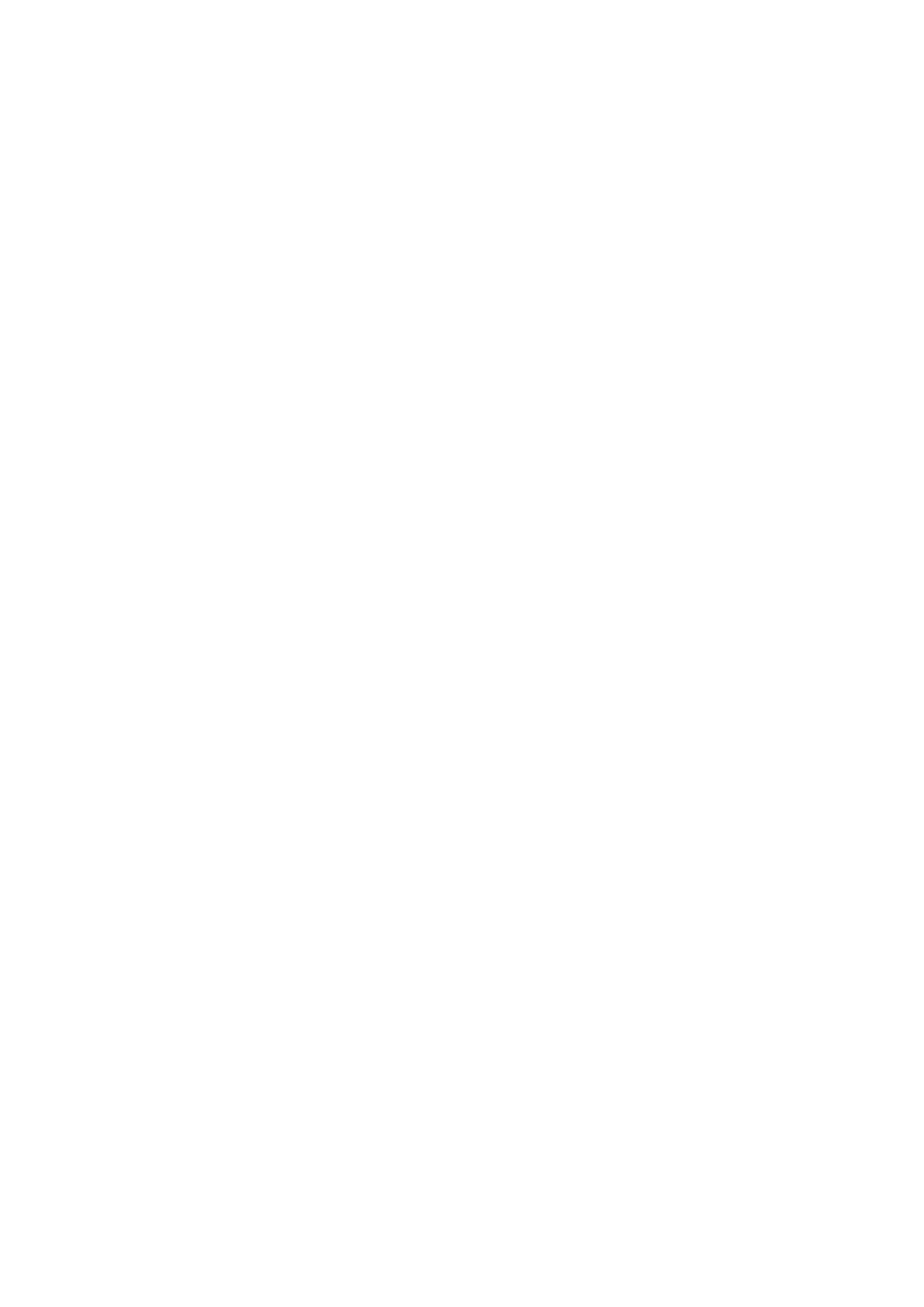

#### **1 Welcome**

The chairperson opened the meeting and welcomed those in attendance.

#### **2 Apologies**

There were no apologies.

#### **3 Declaration of Interest**

There were no declarations of interest.

# **4 Confirmation of Minutes**

Resolution number HB/2022/1

MOVED by Member G Holmes, seconded by Member J Fitzgerald:

#### **That the Hibiscus and Bays Local Board:**

**a) confirm the ordinary minutes of its meeting, held on Thursday, 2 December 2021, including the confidential section, as a true and correct record.**

**CARRIED**

# **5 Leave of Absence**

There were no leaves of absence.

#### **6 Acknowledgements**

There were no acknowledgements.

#### **7 Petitions**

There were no petitions.

#### **8 Deputations**

There were no deputations.

**9 Public Forum**

There was no public forum.

#### **10 Extraordinary Business**

Pursuant to Standing Order 2.4.6 the meeting agreed to discuss the local board submission to the Waka Kotahi Penlink Tolling Proposal at item 31.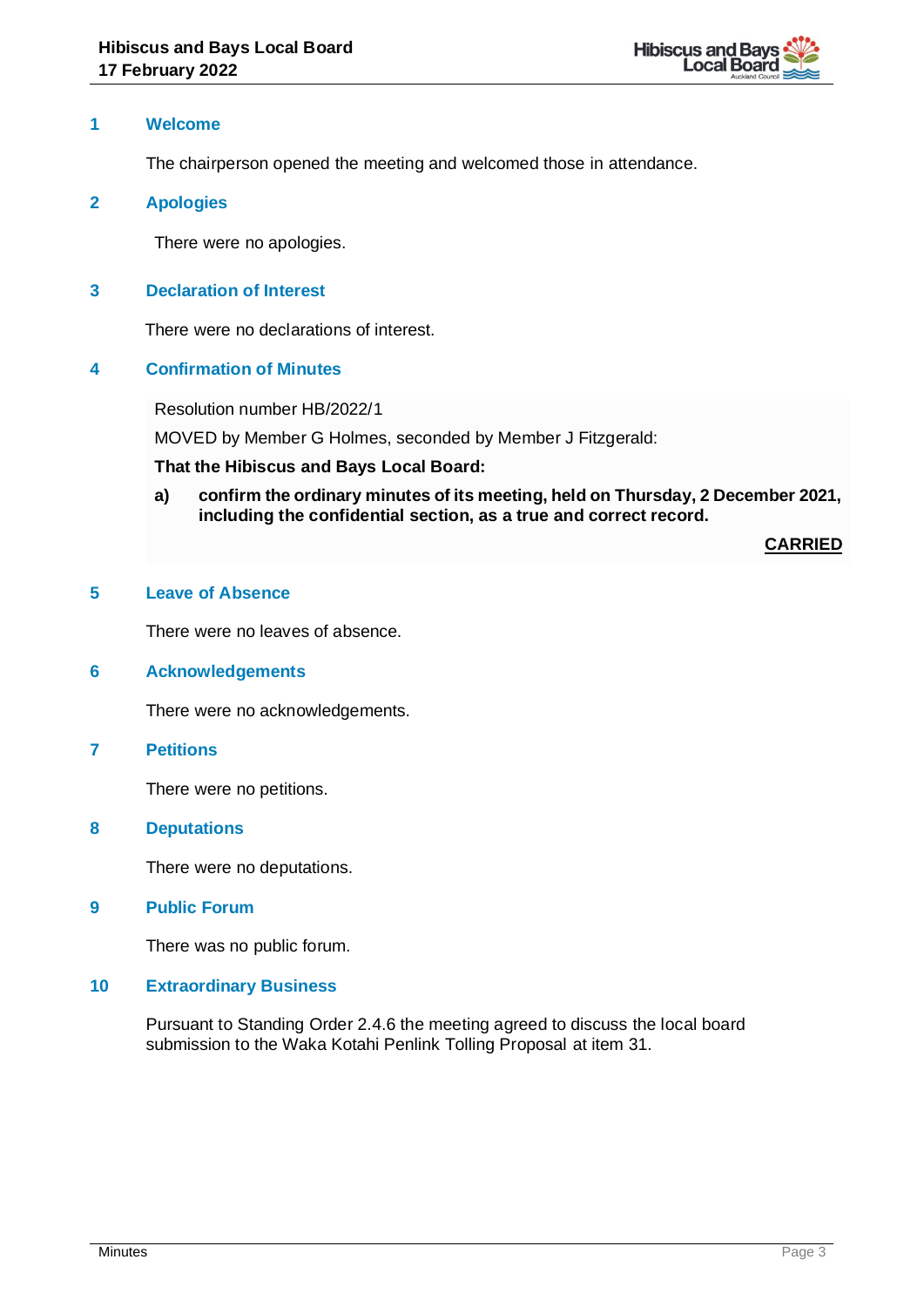

# **11 Notices of Motion**

Under Standing Order 2.5.1 a Notice of Motion has been received from Member Poppelbaum and Member Parfitt for consideration under item 12.

# **12 Notice of Motion - Member Alexis Poppelbaum - Bylaw and legislative compliance enforcement**

MOVED by Member A Poppelbaum, seconded by Member J Parfitt:

That the Hibiscus and Bays Local Board:

- a) express their view that enforcement of its many bylaws, including enforcement responsibilities under a range of legislation, is a core and essential function of Auckland Council
- b) request that the relevant compliance enforcement teams be urgently provided sufficient resources to effectively carry out their roles
- c) request that customer call centre staff are provided updated training and instruction in the city's bylaws to enable them to carry out their roles accurately and effectively
- d) request that the Chief Executive give direction for a compliance enforcement review across Auckland Council and Council-Controlled Organisations to take place before Easter, for the purpose of identifying the challenges and obstacles in enforcement and recommend solutions to overcome them
- e) ask that the review investigates and reports back on resourcing options including, but not limited to, an increase in employed compliance enforcement officers; routinely contracting work out to third parties during peak times; warranting staff of relevant teams and Auckland Council contractors who are present in areas where bylaw breaches may occur; overcoming delineation issues between council departments and between Auckland Council and Auckland Transport; and/or the re-introduction of educative approaches by unwarranted employees at peak times
- f) acknowledge that there will be an opportunity to provide this feedback via the Annual Budget 2022/23 consultation but consider that, given the wide range of problems reported by residents and elected members across Auckland and dissatisfaction that it is often not possible for these to be responded to and resolved, that this must be addressed and planned for with urgency
- g) wish to thank the staff in the Compliance and Community Facilities teams who are doing an outstanding job under the circumstances of being severely under-resourced to deal with the sheer volume and variety of compliance breaches across the region
- h) note that the attached Appendix should be read alongside this Notice of Motion which outlines the extent of the issues as they relate to our local board
- i) request that we be provided the opportunity to speak to the contents of this Notice of Motion at the next meeting of the Regulatory Committee
- j) ask that this Notice of Motion be forwarded to all Local Boards, Councillors, Mayor, and Chief Executive for their information.

# Resolution number HB/2022/2

MOVED by Deputy Chairperson V Short, seconded by Member G Holmes an amendment by way of addition:

a) request that local board services staff investigate options for greater compliance enforcement within the local board area and to include this in the draft 2022/2023 work programme.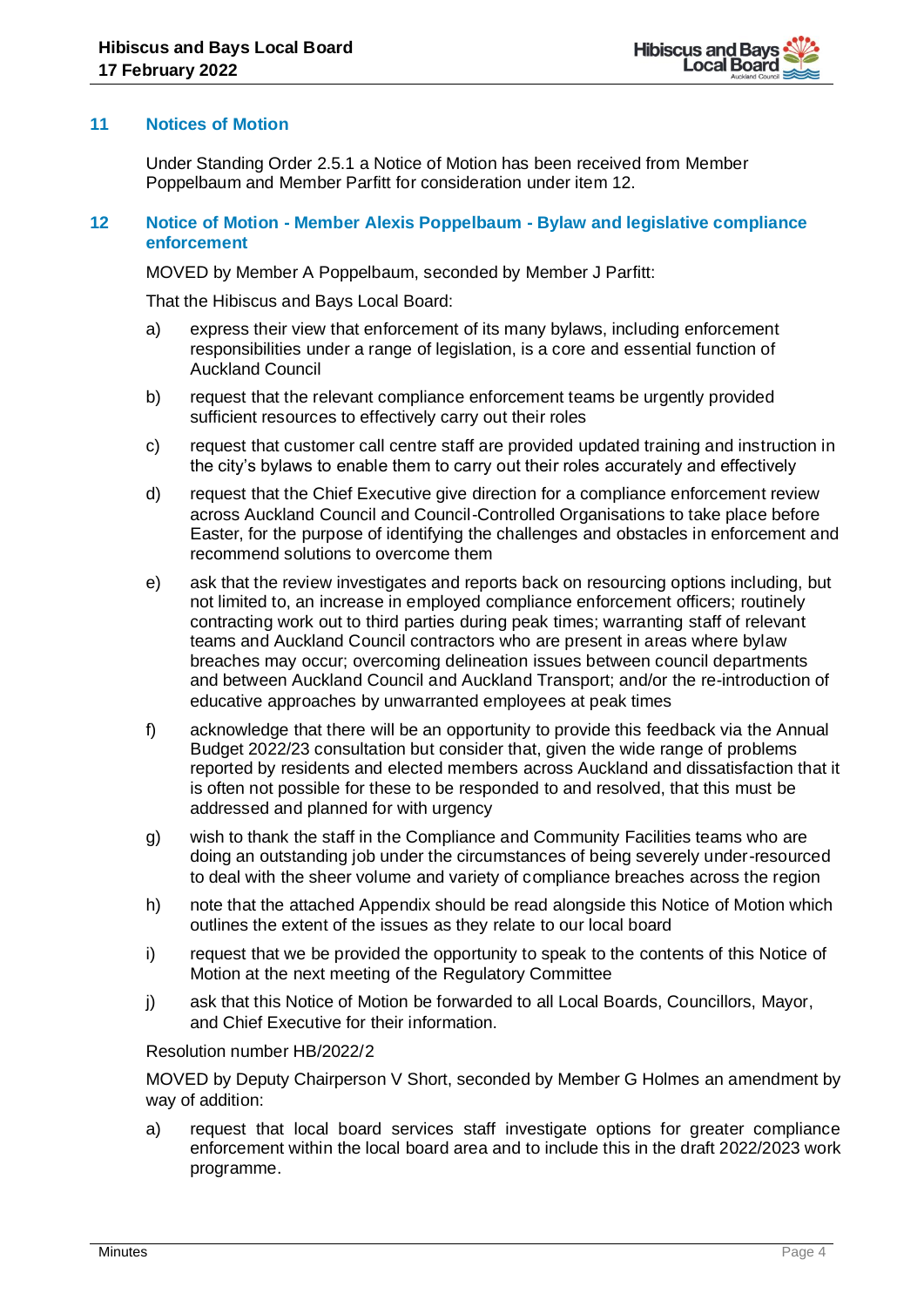

**Abstained**

A division was called for, voting on which was as follows:

**For** Chairperson G Brown Member A Dunn Member G Holmes Deputy Chairperson V Short

**Against** Member J Fitzgerald Member J Parfitt Member A Poppelbaum

The motion was declared CARRIED by 4 votes to 3.

**CARRIED**

The substantive motion was put.

Resolution number HB/2022/3

MOVED by Member A Poppelbaum, seconded by Member J Parfitt:

- **a) express their view that enforcement of its many bylaws, including enforcement responsibilities under a range of legislation, is a core and essential function of Auckland Council**
- **b) request that the relevant compliance enforcement teams be urgently provided sufficient resources to effectively carry out their roles**
- **c) request that customer call centre staff are provided updated training and instruction in the city's bylaws to enable them to carry out their roles accurately and effectively**
- **d) request that the Chief Executive give direction for a compliance enforcement review across Auckland Council and Council-Controlled Organisations to take place before Easter, for the purpose of identifying the challenges and obstacles in enforcement and recommend solutions to overcome them**
- **e) ask that the review investigates and reports back on resourcing options including, but not limited to, an increase in employed compliance enforcement officers; routinely contracting work out to third parties during peak times; warranting staff of relevant teams and Auckland Council contractors who are present in areas where bylaw breaches may occur; overcoming delineation issues between council departments and between Auckland Council and Auckland Transport; and/or the re-introduction of educative approaches by unwarranted employees at peak times**
- **f) acknowledge that there will be an opportunity to provide this feedback via the Annual Budget 2022/23 consultation but consider that, given the wide range of problems reported by residents and elected members across Auckland and dissatisfaction that it is often not possible for these to be responded to and resolved, that this must be addressed and planned for with urgency**
- **g) wish to thank the staff in the Compliance and Community Facilities teams who are doing an outstanding job under the circumstances of being severely underresourced to deal with the sheer volume and variety of compliance breaches across the region**
- **h) note that the attached Appendix should be read alongside this Notice of Motion which outlines the extent of the issues as they relate to our local board**
- **i) request that we be provided the opportunity to speak to the contents of this Notice of Motion at the next meeting of the Regulatory Committee**
- **j) ask that this Notice of Motion be forwarded to all Local Boards, Councillors, Mayor, and Chief Executive for their information**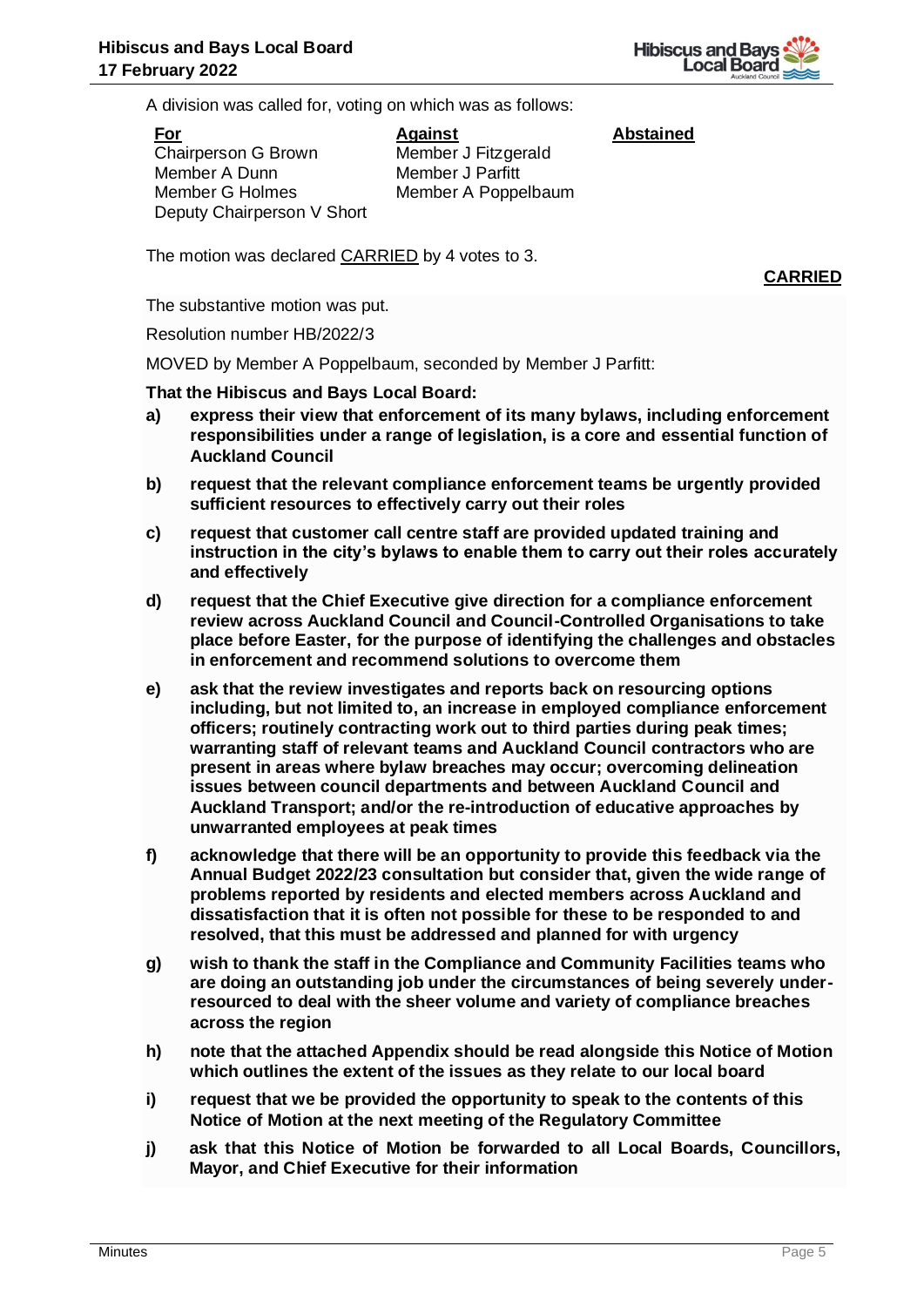

**k) request that local board services staff investigate options for greater compliance enforcement within the local board area and to include this in the draft 2022/2023 work programme.**

**CARRIED**

Note: Member Parfitt requested that it be noted that the original recommendations were agreed to by unanimous decision.

#### **13 Assignment of Lease and approval to transfer assets from Torbay Senior Citizens Club Incorporated to Torbay Community Association Incorporated and renewal of lease to Torbay Community Association at Watea Road Reserve, R33 Watea Road, Torbay**

Tania Seale – Community Lease Specialist was in attendance for this item.

Resolution number HB/2022/4

MOVED by Member J Parfitt, seconded by Deputy Chairperson V Short:

#### **That the Hibiscus and Bays Local Board:**

- **a) approve the assignment of lease from Torbay Senior Citizens Club Incorporated to Torbay Community Association Incorporated, on the same terms and conditions**
- **b) grant landlord approval to transfer Torbay Senior Citizens Club Incorporated's assets to Torbay Community Association Incorporated**
- **c) grant a community ground lease renewal to Torbay Community Association Incorporated for 33 years effecting final expiry 31 October 2051 and note all other terms and condition will be in accordance with the original lease agreement dated 1 November 1985.**

# **CARRIED**

Note: The local board would like to acknowledge and thank Ms Caroline Knox for her assistance through this transition and for taking care of the facility whilst a new lease is being assigned.

# **14 Variation of the current community lease agreement to Orewa Surf Life Saving Club Incorporated for land on which its existing clubroom is located at Orewa Domain Recreation Reserve, 275 Hibiscus Coast Highway**

Tania Seale – Community Lease Specialist and Karen Walby – Community Lease Specialist were in attendance for this item.

Resolution number HB/2022/5

MOVED by Member J Fitzgerald, seconded by Chairperson G Brown:

- **a) approve a variation to the lease agreement between the former Rodney District Council and Orewa Surf Life Saving Club Incorporated (relating to the land on which the club's existing clubroom is located legally described as Part Allotment 319 Waiwera Parish, defined by Survey Office Plan 22295 at Orewa Domain Recreation Reserve, 275 Hibiscus Coast Highway) dated 12 March 2008 and the subsequent renewal of lease document between both parties dated 18 November 2016 as follows:**
	- **i) amend the final expiry date so that the lease will expire on the earlier date of 29 November 2027 (being the existing final expiry date) and the date**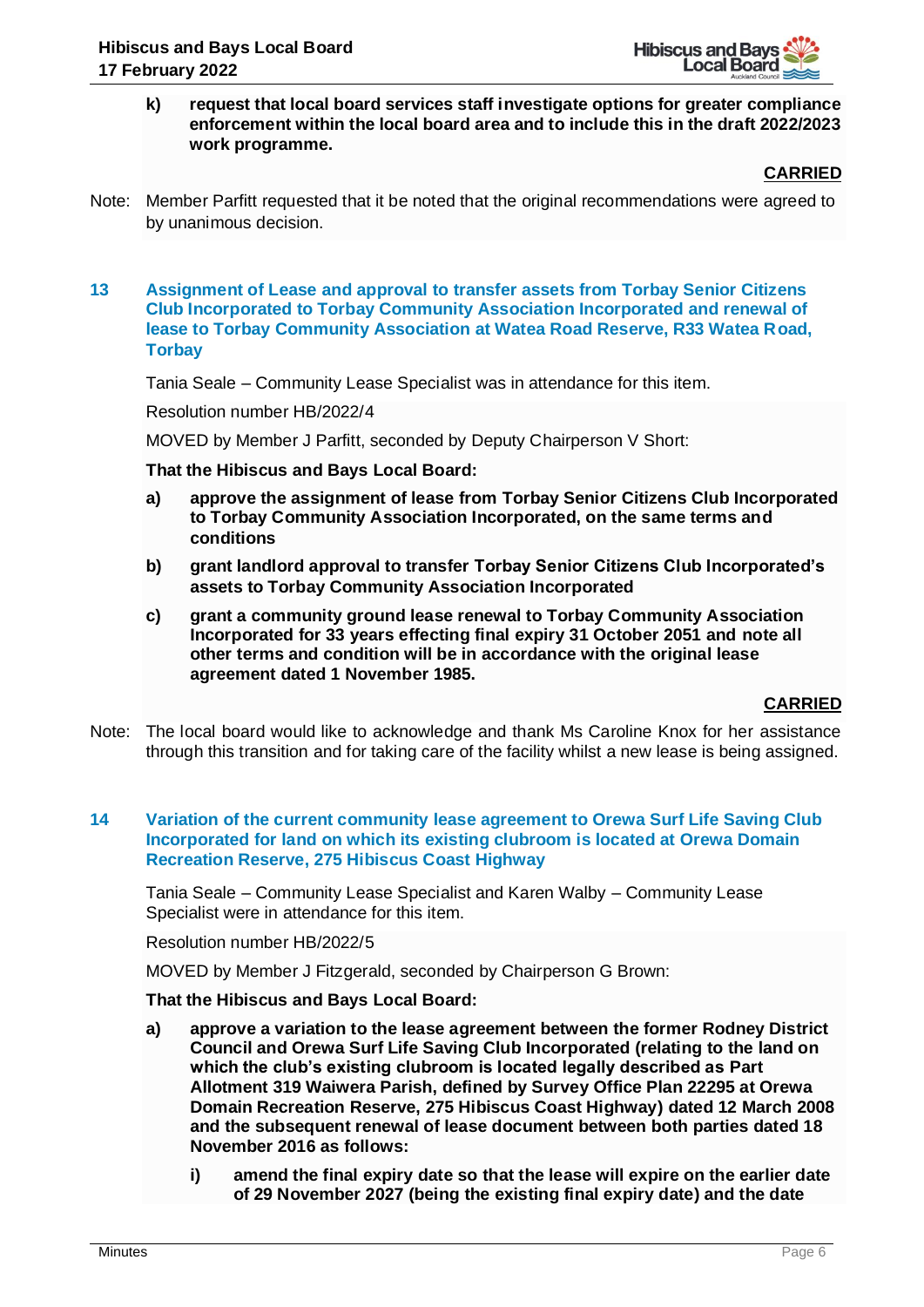

**which is 12 months from completion of the club's proposed new development adjacent to the existing clubroom; and**

**ii) provide that the club must remove its existing clubroom (and all associated improvements) and remediate the subject land prior to such final expiry date.**

**CARRIED**

# **15 Shoreline Adaptation Plan: Whangaparāoa Pilot Report**

Tracy Howe - Principal Natural Hazards Specialist, Natasha Carpenter - Coastal Management Practice Lead and Hannah Brightley – Relationship Advisor were in attendance for this item.

Resolution number HB/2022/6

MOVED by Member J Fitzgerald, seconded by Member J Parfitt:

**That the Hibiscus and Bays Local Board:**

- **a) endorse the Whangaparāoa Pilot Shoreline Adaptation Plan**
- **b) note that a vote of thanks is given to all the community groups and members of the public who contributed to this plan.**

**CARRIED**

#### **16 Auckland Council's Quarterly Performance Report: Hibiscus and Bays Local Board for quarter two 2021/2022**

Resolution number HB/2022/7

MOVED by Member J Fitzgerald, seconded by Member G Holmes:

**That the Hibiscus and Bays Local Board:**

- **a) receive the performance report for quarter two ending 31 December 2021**
- **b) note the financial performance report in Attachment B of the agenda report will remain confidential until after the Auckland Council Group half-year results for 2021/2022 are released to the New Zealand Exchange (NZX), which are expected to be made public on or about 28 February 2022.**

**CARRIED**

# **17 Public feedback on proposal to make a Freedom Camping in Vehicles Bylaw 2022**

MOVED by Member A Poppelbaum, seconded by Member J Parfitt:

- a) tūtohi / receive public feedback on the proposal to make a new Te Kaunihera o Tāmaki Makaurau Te Ture ā-Rohe Noho Puni Wātea ā-Waka 2022 / Auckland Council Freedom Camping in Vehicles Bylaw 2022 in this agenda report
- b) whakarato / provide the following views on how the Bylaw Panel should address matters raised in public feedback to the proposal in recommendation (a) to assist the Bylaw Panel in its deliberations:
	- i) endorse the proposal to make a Freedom Camping in Vehicles Bylaw 2022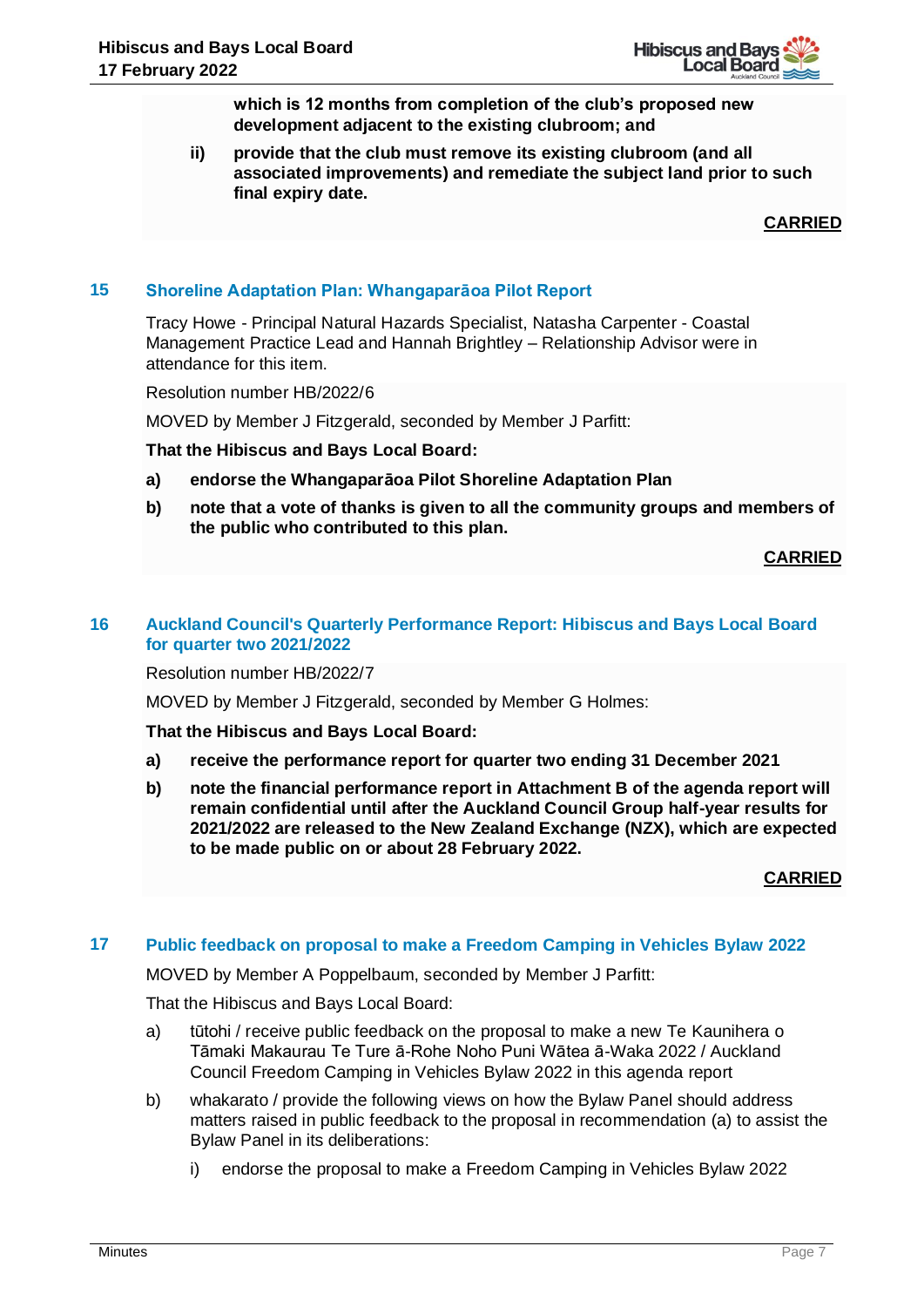- ii) endorse proposal 3.12 that freedom camping in vehicles be prohibited at Metro Park (East)
- iii) endorse Proposal 4.5 that Gulf Harbour Marina Hammerhead Reserve should be a restricted area, where freedom camping is allowed subject to site-specific conditions
- iv) request that the number of freedom camping vehicles allowed in Schedule 2 of the designated area at Gulf Harbour Marina Hammerhead Reserve be increased from 10 to 20 and seek regional funding to increase the size of the proposed carpark in this area to accommodate this
- v) note that support for proposal 4.5 is made with concern about the proposed freedom camping area being adjacent to the only all-weather boat launching ramp in the area, and therefore needs some investment to investigate and construct a freedom camping area that avoids conflict between campers, boat users and their trailers, and ferry commuters.
- vi) recommend that urgent attention is paid to ensuring that one simplified set of rules for freedom camping, whether in vehicle or not, are made for the Auckland region, in order to prevent confusion, and aid in enforcement
- vii) note that the current range of legislation used for monitoring and enforcement of freedom camping in Auckland is confusing and difficult to enforce and can have the unintended consequence of a more permissive attitude towards breaches of statute and bylaws than is desired by the community
- viii) request that Auckland Council make requests to the government to recommend bylaw infringement regulations for selected Auckland Council Bylaws via the provisions in the Local Government Act 2007 and by order in Council with the Governor General, in relation to the Public Safety and Nuisance Bylaws
- ix) recommend that work progress quickly on defining which reserve lands of Auckland Council are held under the Reserves Act
- x) recommend that the "no return" rule contain a more specific range than currently, and be measured in kilometres such as a diameter of 2 kilometres
- xi) recommend that camping on reserves and other council owned lands which is be covered by a similar enforcement and public notification approach as to the proposed Freedom Camping Vehicles Bylaw, in order to provide clarity and ease of use for the public and to those enforcing the rules
- xii) recommend that the monitoring of this bylaw be recognised as firstly and principally a council function, rather than a community responsibility, therefore ensuring that resource is allocated to this monitoring
- xiii) endorse any extra resourcing needed to assist with monitoring measures needed to enforce this bylaw.
- c) whakatuu / appoint local board chairperson G Brown, deputy chairperson V Short and local board members J Parfitt, A Poppelbaum and J Fitzgerald to present the views in (b) to the Bylaw Panel on 22 April 2022.
- d) tuku mana / delegate authority to the local board chair to appoint replacement(s) to the persons in (c) should an appointed member be unable to present to the Bylaw Panel.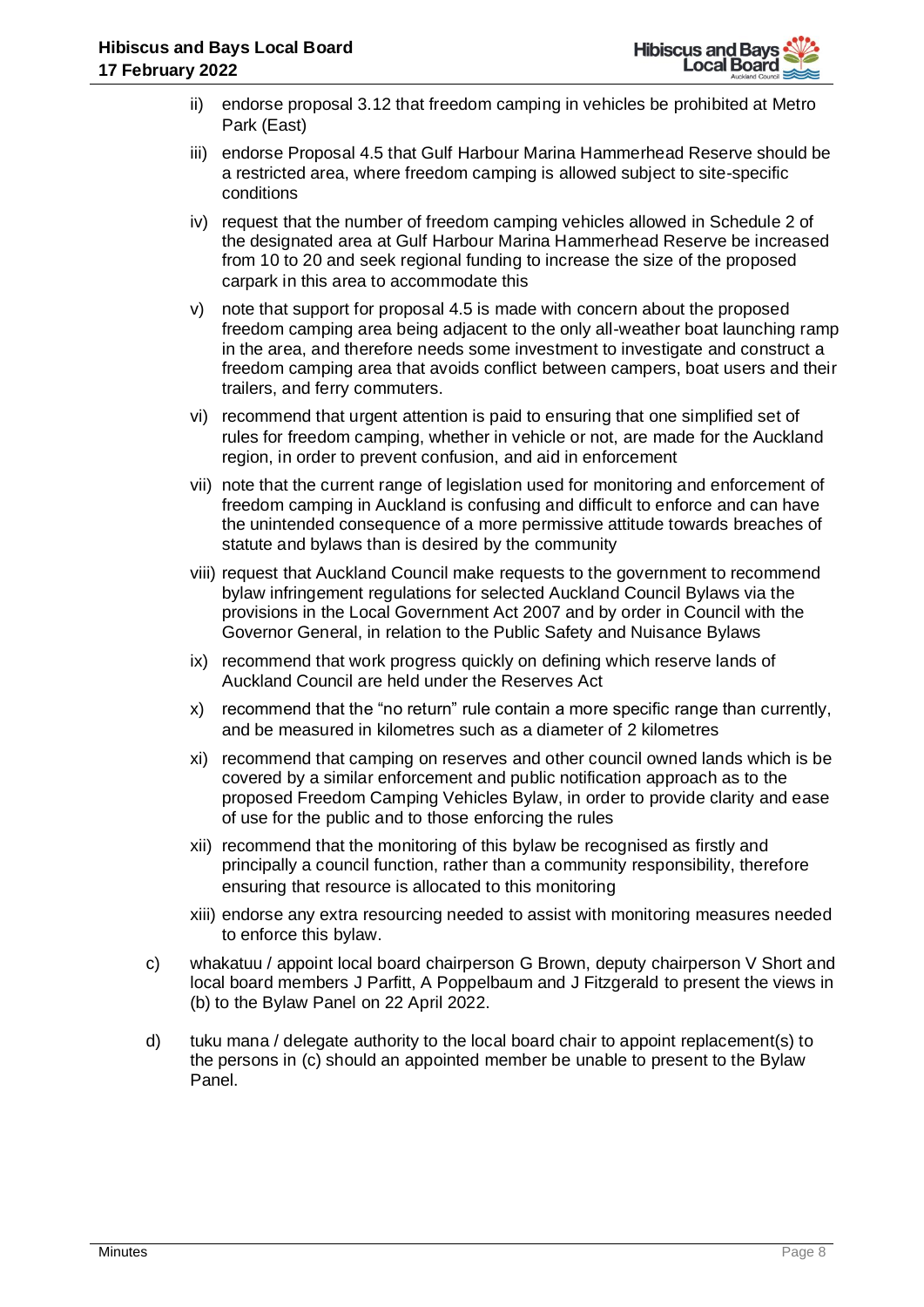

Resolution number HB/2022/8

MOVED by Member A Poppelbaum, seconded by Member G Holmes as amendment by way of addition:

a) do not support proposal 2.2 outlining a maximum of two nights in the same road or off-road parking area. We believe one night is more appropriate.

#### **CARRIED**

Note: Pursuant to Standing Order 1.937 Member Parfitt requested that her dissenting vote be recorded.

The substantive motion was put.

Resolution number HB/2022/9

MOVED by Member A Poppelbaum, seconded by Member J Parfitt:

- **a) tūtohi / receive public feedback on the proposal to make a new Te Kaunihera o Tāmaki Makaurau Te Ture ā-Rohe Noho Puni Wātea ā-Waka 2022 / Auckland Council Freedom Camping in Vehicles Bylaw 2022 in this agenda report**
- **b) whakarato / provide the following views on how the Bylaw Panel should address matters raised in public feedback to the proposal in recommendation (a) to assist the Bylaw Panel in its deliberations:**
	- **i) endorse the proposal to make a Freedom Camping in Vehicles Bylaw 2022**
	- **ii) endorse proposal 3.12 that freedom camping in vehicles be prohibited at Metro Park (East)**
	- **iii) endorse Proposal 4.5 that Gulf Harbour Marina Hammerhead Reserve should be a restricted area, where freedom camping is allowed subject to site-specific conditions**
	- **iv) request that the number of freedom camping vehicles allowed in Schedule 2 of the designated area at Gulf Harbour Marina Hammerhead Reserve be increased from 10 to 20 and seek regional funding to increase the size of the proposed carpark in this area to accommodate this**
	- **v) note that support for proposal 4.5 is made with concern about the proposed freedom camping area being adjacent to the only all-weather boat launching ramp in the area, and therefore needs some investment to investigate and construct a freedom camping area that avoids conflict between campers, boat users and their trailers, and ferry commuters.**
	- **vi) recommend that urgent attention is paid to ensuring that one simplified set of rules for freedom camping, whether in vehicle or not, are made for the Auckland region, in order to prevent confusion, and aid in enforcement**
	- **vii) note that the current range of legislation used for monitoring and enforcement of freedom camping in Auckland is confusing and difficult to enforce and can have the unintended consequence of a more permissive attitude towards breaches of statute and bylaws than is desired by the community**
	- **viii) request that Auckland Council make requests to the government to recommend bylaw infringement regulations for selected Auckland Council Bylaws via the provisions in the Local Government Act 2007 and by order in Council with the Governor General, in relation to the Public Safety and Nuisance Bylaws**
	- **ix) recommend that work progress quickly on defining which reserve lands of Auckland Council are held under the Reserves Act**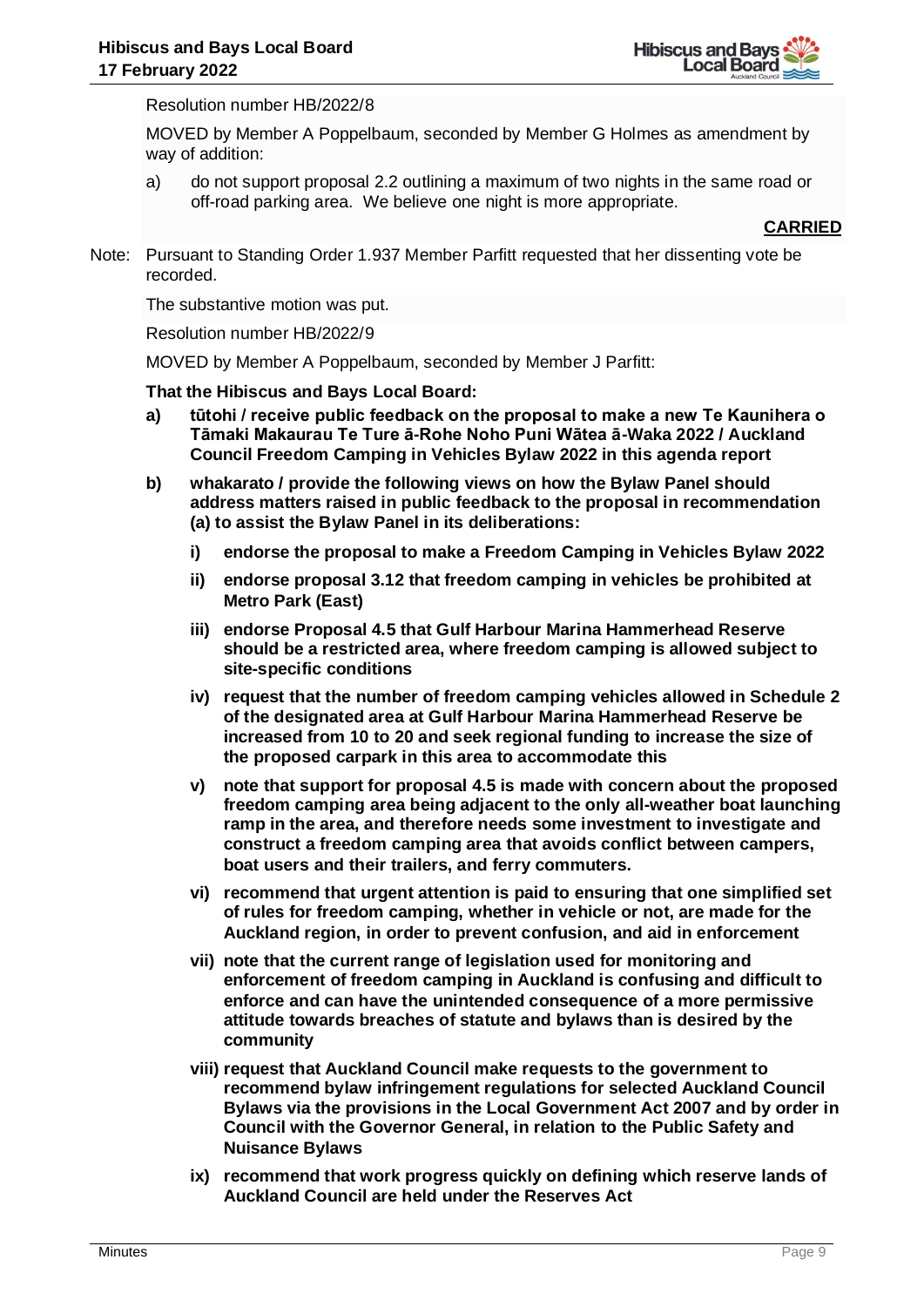- **x) recommend that the "no return" rule contain a more specific range than currently, and be measured in kilometres such as a diameter of 2 kilometres**
- **xi) recommend that camping on reserves and other council owned lands which is be covered by a similar enforcement and public notification approach as to the proposed Freedom Camping Vehicles Bylaw, in order to provide clarity and ease of use for the public and to those enforcing the rules**
- **xii) recommend that the monitoring of this bylaw be recognised as firstly and principally a council function, rather than a community responsibility, therefore ensuring that resource is allocated to this monitoring**
- **xiii) endorse any extra resourcing needed to assist with monitoring measures needed to enforce this bylaw**
- **xiv) do not support proposal 2.2 outlining a maximum of two nights in the same road or off-road parking area. We believe one night is more appropriate.**
- **c) whakatuu / appoint local board chairperson G Brown, deputy chairperson V Short and local board members J Parfitt, A Poppelbaum and J Fitzgerald to present the views in (b) to the Bylaw Panel on 22 April 2022.**
- **d) tuku mana / delegate authority to the local board chair to appoint replacement(s) to the persons in (c) should an appointed member be unable to present to the Bylaw Panel.**

# **18 Public feedback on proposal to make a new Signs Bylaw 2022**

Resolution number HB/2022/10

MOVED by Member J Parfitt, seconded by Member J Fitzgerald:

- **a) tūtohi / receive the public feedback on the proposal to make a new Auckland Council and Auckland Transport Ture ā-Rohe mo nga Tohu 2022 / Signs Bylaw 2022 and associated controls in this agenda report.**
- **b) whakarato / provide the following views on how the Bylaw Panel should address matters raised in public feedback to the proposal in recommendation (a) to assist the Bylaw Panel in its deliberations:**
	- **i) Banner signage** 
		- **A) do not endorse proposal 1, as there are sufficient rules are in place to govern their use currently**
	- **ii) Elections signs** 
		- **A) endorse proposal 2A, as this aligns with the provisions of the Electoral Act 1993**
		- **B) note that many residents would like to see a shorter time period allowed for the display of electoral signage, but the local board believes that this would require a review of the Electoral Act 1993**
		- **C) do not endorse Proposal 2B as not only is electoral signage temporary in nature but this restriction applies to private properties only which the local board believes is not a justifiable use of bylaw powers**
		- **D) endorse Proposal 2C as certainty and clarity is required for the permitted placement and location of signs**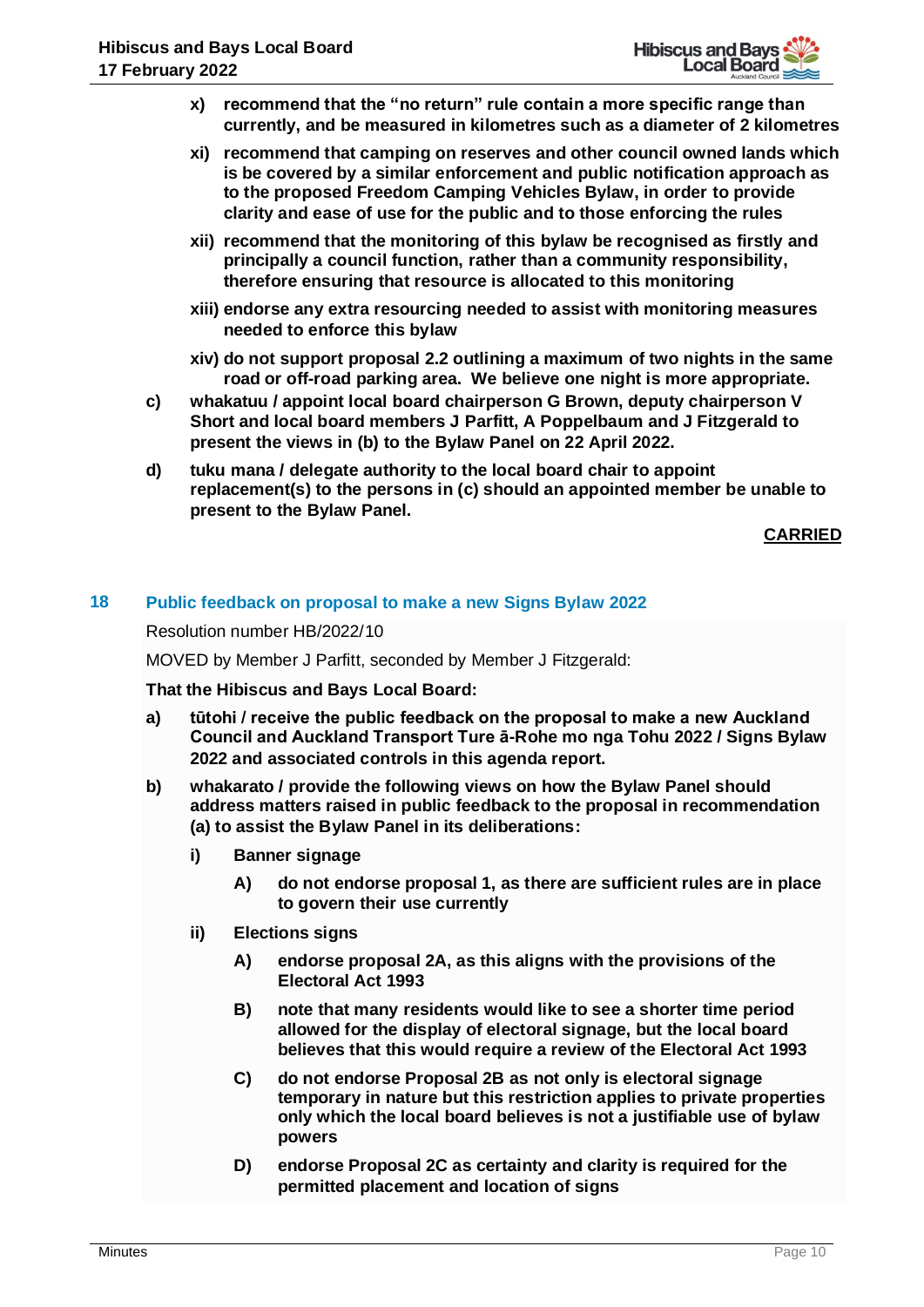- **E) recommend that, in the interests of fairness, all signs must comply with the special and general rules in Subparts 2 and 3 of part 2 of the proposed Signs Bylaw 2022**
- **F) do not endorse excluding Entrust from proposal 2C as the proposed Signs Bylaw 2022 must treat all energy trusts consistently and not make exceptions**
- **G) note that the Entrust energy trust does not operate within the Hibiscus and Bays Local Board area**
- **iii) Event signage**
	- **A) recommend that that events signage rules in proposal 3 needs to differentiate between community and commercial events**
	- **B) partially endorse Proposal 3A - event signs, and suggest that a 2- or 3-day period would be more appropriate for signs advertising a temporary sale of goods, otherwise known as a garage sale, rather than just the day of the sale itself**
	- **C) partially endorse Proposal 3B - community events should be able to erect signage for events on the same roadside sites as election signs**
	- **D) recommend that proposal 3B is amended to recognise that sometimes events for community groups are provided by other parties, who might not be a not for profit group**
	- **E) endorse Proposal 3C, as public safety is paramount and the gaps and contradictions in the current bylaw need to be rectified in the new bylaw**
- **iv) Free-standing signs** 
	- **A) endorse Proposal 4 - free-standing signs, as it provides needed clarity and approves amenity**
	- **B) endorse the elements of Proposal 4 - free-standing signs that relate to the placement of signage, as these should not create safety issues**
- **v) Portable signs** 
	- **A) request that the Proposal 5 – portable signs apply to all town centres, not just the City Centre Zone, as the problems identified, of obstruction and hindering visibility, in the statement of proposal for the Signs Bylaw occur in any commercial area**
	- **B) endorse Proposal 5B as this provides clarity and is less repetitive than the current bylaw regarding portable signage**
- **vi) Poster rules** 
	- **A) endorse Proposal 6 – Poster rules need to reflect current practice and agree that the location of poster board sites should be approved before it can be installed. We believe that local boards are the appropriate entity to do these approvals**
- **vii) Real estate signs**
	- **A) endorse proposal 7A that certain wall mounted real estate signs could be increased in size to 6 square metres in Heavy Industrial Zones as long as they are firmly attached to a structure and are located on private property**
	- **B) endorse proposal 7B as this confirms to a principle that any proposed rules should reflect current practice and reduce, where possible, the risk of nuisance**
- **viii) Stencil signs**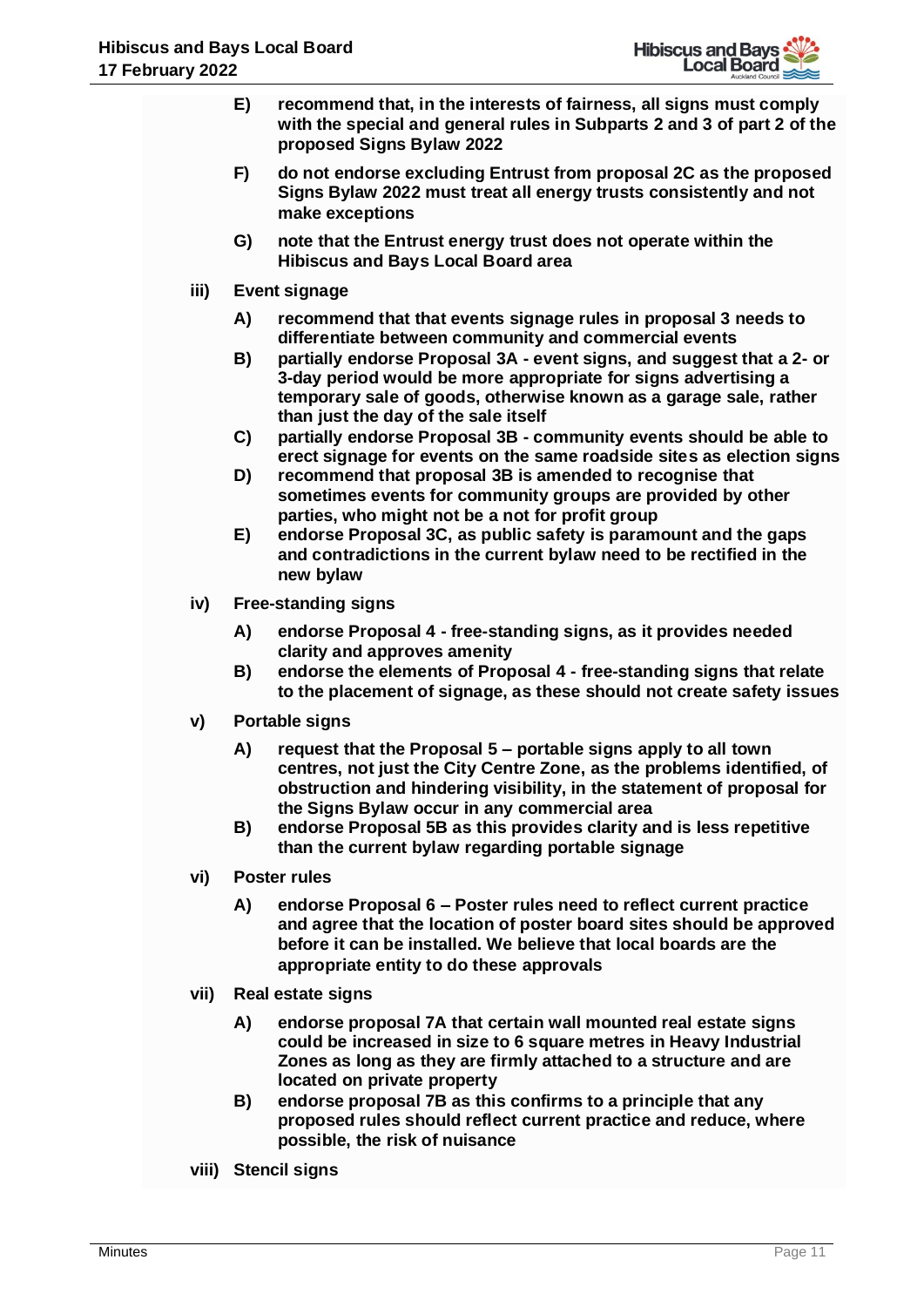- **A) endorse proposal 8 - Stencil signs as long as stencil signage is firmly affixed like other mounted signage it should be treated in the same way**
- **ix) Vehicle signs**
	- **A) endorse proposal 9 - Vehicle signs as this aligns with the Auckland Transport Traffic Bylaw 2012 as well providing greater clarity and simplicity**
- **x) Verandah signs** 
	- **A) endorse proposal 10 Verandah signs as this provides providing greater clarity and simplicity**
- **xi) Wall-mounted signs** 
	- **A) endorse proposal 11a – Wall mounted signs, as consistency is required in the Heavy Industry Zone with the way we treat wall mounted real estate signage**
	- **B) endorse proposal 11b - Wall Mounted Signs, as clearer rules that reduce clutter and address safety issues**
- **xii) Window signs**
	- **A) endorse proposal 12 Window Signs, for all of the Auckland Council region, in non-residential areas, as long as it is on private property and adds the vibrancy and uniqueness of the area**
- **xiii) Special rules for certain signs** 
	- **A) endorse proposal 13A Special Rules for Certain Signs, as the changes that make rules easier to be understood and adhered to. Major recreational facilities require clear and effective signage**
	- **B) endorse proposal 13B Special Rules for Certain Signs, as more clarity is required on the rules. Need to be clear who approves signage in Open Space zones**
	- **C) request clarification of the role and delegations that Local Boards will have in proposal 13B, given their key role on local decision making and place making**
	- **D) recommend that the provisions in proposal 13C remain unchanged, as the current rules appear to be working, there is little negative feedback, and certainty is needed for commercial sexual services particularly as these premises are allowed in residential zones**
- **xiv) General rules for all signs** 
	- **A) endorse proposal 14A - General Rules For all Signs, as the safety of any signage proposed is paramount**
	- **B) do not endorse proposal 14B - General Rules For all Signs, as any building alteration is conducted with an appropriate consent, the display signage of signage should be permitted as long as it is allowed for**
	- **C) endorse proposal 14C - General Rules For all Signs, as the person or people responsible for displaying the illuminated signage must demonstrate that it complies with all Auckland Council and Auckland Transport rules (clauses 7 and 28) if required**
	- **D) endorse Proposal 14D - that unless a sign is of heritage value or is an integral part of the structure of the building it should be removed or covered within 60 working days of a business ceasing to trade noting that working days is fairer to allow the work to be done**
	- **E) recommend that property numbering standards are part of this bylaw, rather than purely suggested by a guidance standard**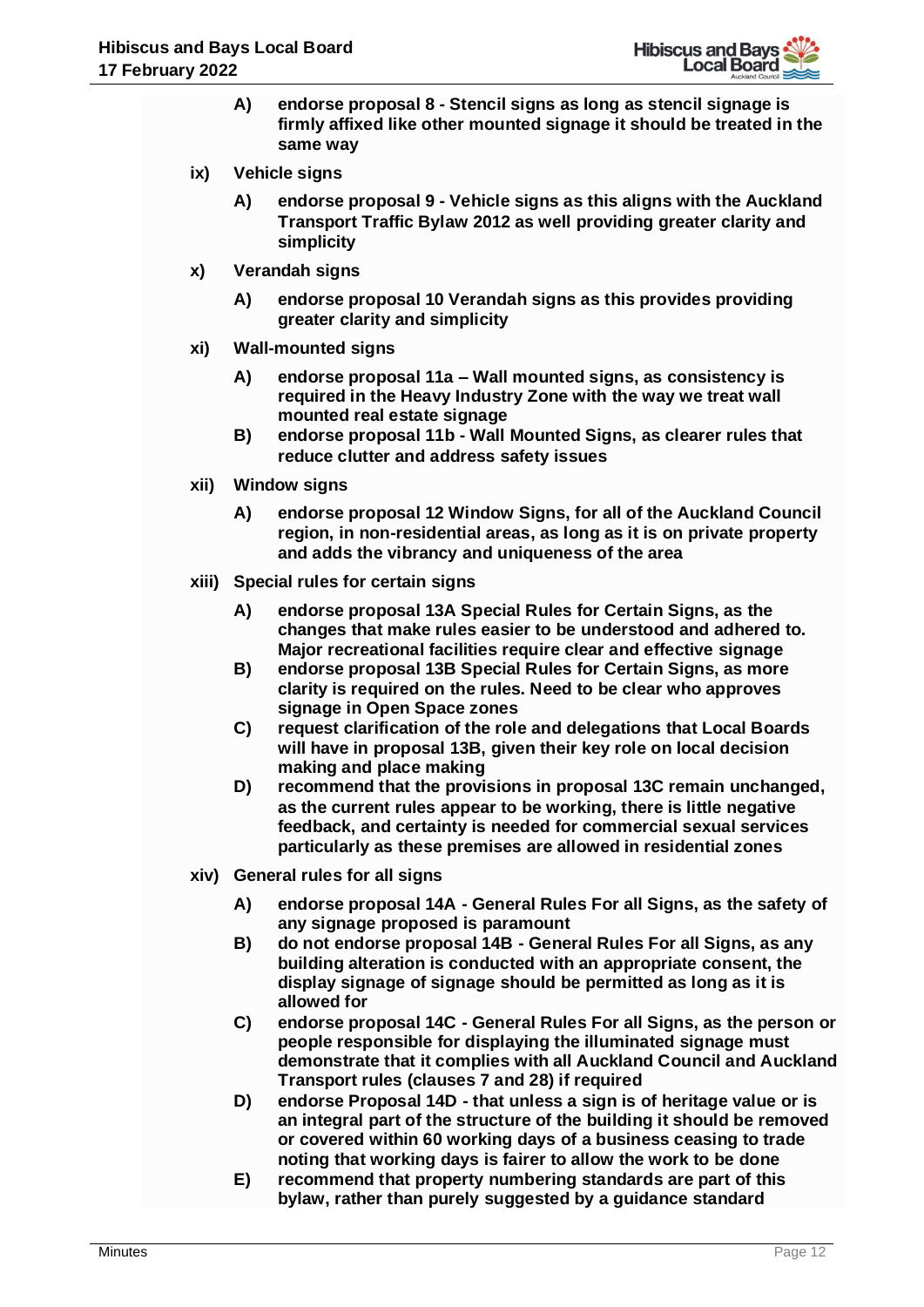- **F) recommend that all signage design rules suggest that all signs be accessible using English and/or Maori**
- **xv) Controls (additional rules) and Approvals (permissions)** 
	- **A) endorse Proposal 15 Controls (additional rules) and Approvals (permissions) as this update improves clarity and ensures greater simplicity, also enabling information notes and a separate review clause to be added are both useful additions**
	- **B) note that local reserves are the responsibility of Local Boards and that if if signs are to be approved in these locations, landowner approvals should be applied for**
- **xvi) Enforcement powers, penalties and transitional rules** 
	- **A) endorse proposal 16 - Enforcement Powers, penalties and transitional rules, especially as extending the principle of clarity and ease of use to the transition period is in line with the intentions of this updated bylaw**
	- **B) recommend that if this bylaw is to be effective it should be enforceable, and as it is a bylaw that is enacted under the Local Government Act the local board would request Auckland Council consider seeking an Order of Council process so that fines can be imposed, similarly to what was sought with the Navigation Bylaw 2021**
- **xvii) Other Feedback**
	- **A) note concern over the limited numbers of submissions, especially in our local board area, and low levels of public engagement, although this was impacted by the Level 3 and 4 lockdowns**
	- **B) note the feedback form was overly lengthy and appeared rather repetitive, and the limited series of online have your say sessions could have been targeted to key user groups, and supported by subject matter experts, to achieve a better response**
- **c) recommend a further targeted engagement with key user groups such as business associations, real estate agencies and community groups before implementation will gain their valuable feedback and engagement, especially given the low numbers of submissions to this bylaw proposal**
- **d) whakatuu / appoint chairperson G Brown, deputy chairperson V Short and local board members J Parfitt and J Fitzgerald to present the views in b) to the Bylaw Panel on 28 March 2022**
- **e) tuku mana / delegate authority to the local board chair to appoint replacement(s) to the persons in c) should an appointed member be unable to present to the Bylaw Panel.**

# **19 Public feedback on proposal to amend Stormwater Bylaw 2015**

Resolution number HB/2022/11

MOVED by Member A Poppelbaum, seconded by Deputy Chairperson V Short:

# **That the Hibiscus and Bays Local Board:**

**a) tūtohi / receive the public feedback on the proposal, and thank the submitters, to amend Te Kaunihera o Tāmaki Makaurau Te Ture-ā-rohe Wai Āwhā 2015 / Auckland Council Stormwater Bylaw 2015 in this report**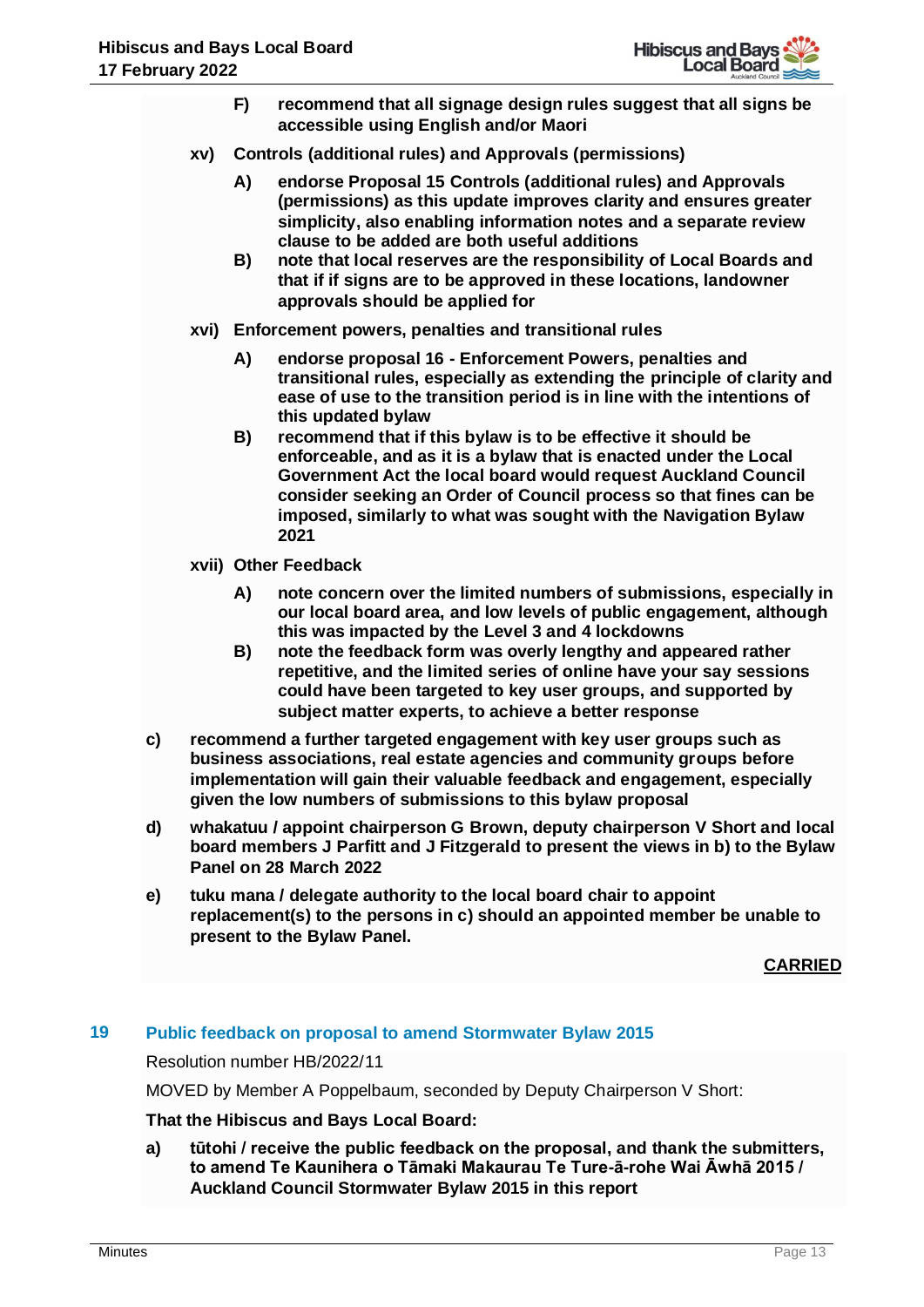

- **b) whakarato / provide the following views on how the Bylaw Panel should address matters raised in public feedback to the proposal in recommendation (a) to assist the Bylaw Panel in its deliberations:**
	- **i) Proposal 1: Controls on public stormwater network and private stormwater systems**
		- **A) endorse proposal 1 to introduce revised controls**
	- **ii) Proposal 2: Additional requirements for vesting of public assets and approvals** 
		- **A) endorse Proposal 2, as having additional regulations and controls is important to improve water quality**
	- **iii) Proposal 3: Approving modifications or new engineered wastewater overflow points**
		- **A) endorse proposal 3 as a principle should be that new wastewater overflow points should not adversely affect the quality of our waterways**
	- **iv) Proposal Four: Restricting of excluding activities for parts of the stormwater network**
		- **A) do not endorse a full exclusion of activities in parts of the stormwater network, rather, if they are navigable, well-sign posted and with no immediate risks to public health and safety, activities should be allowed for**
		- **B) recommend that activities that are primarily supporting volunteer ecological restoration work have a clear and simple method of applying for usage in all areas of the network, taking into account health and safety risks**
		- **v) Other feedback**
			- **A) recommend that Auckland Council advocates for the ability to issue infringement notices under the Local Government Act 2002 as the process of using the Resource Management Act 1991 is a lengthy and time-consuming process that would warrant only the most serious offences to be worthy of taking court action**
			- **B) note that if the Resource Management act 1991 continues to be used as an enforcement framework for monitoring illegal discharges, the enforcement needs further resource, as the damage of illegal sedimentation is permanent in our harbours and estuaries.**
- **c) whakatuu / appoint local board chairperson G Brown and local board member A Poppelbaum to present the views in b) to the Bylaw Panel on 4 April 2022**
- **d) tuku mana / delegate authority to the local board chair to appoint replacement(s) to the persons in c) should an appointed member be unable to present to the Bylaw Panel on 4 April 2022.**

# **20 Auckland Transport - proposed speed limit changes (Tranche 2A)**

Adam Moller – Principal Transport Engineer and Emma Petrenas – Elected Member Relationship Partner were in attendance for this item.

Resolution number HB/2022/12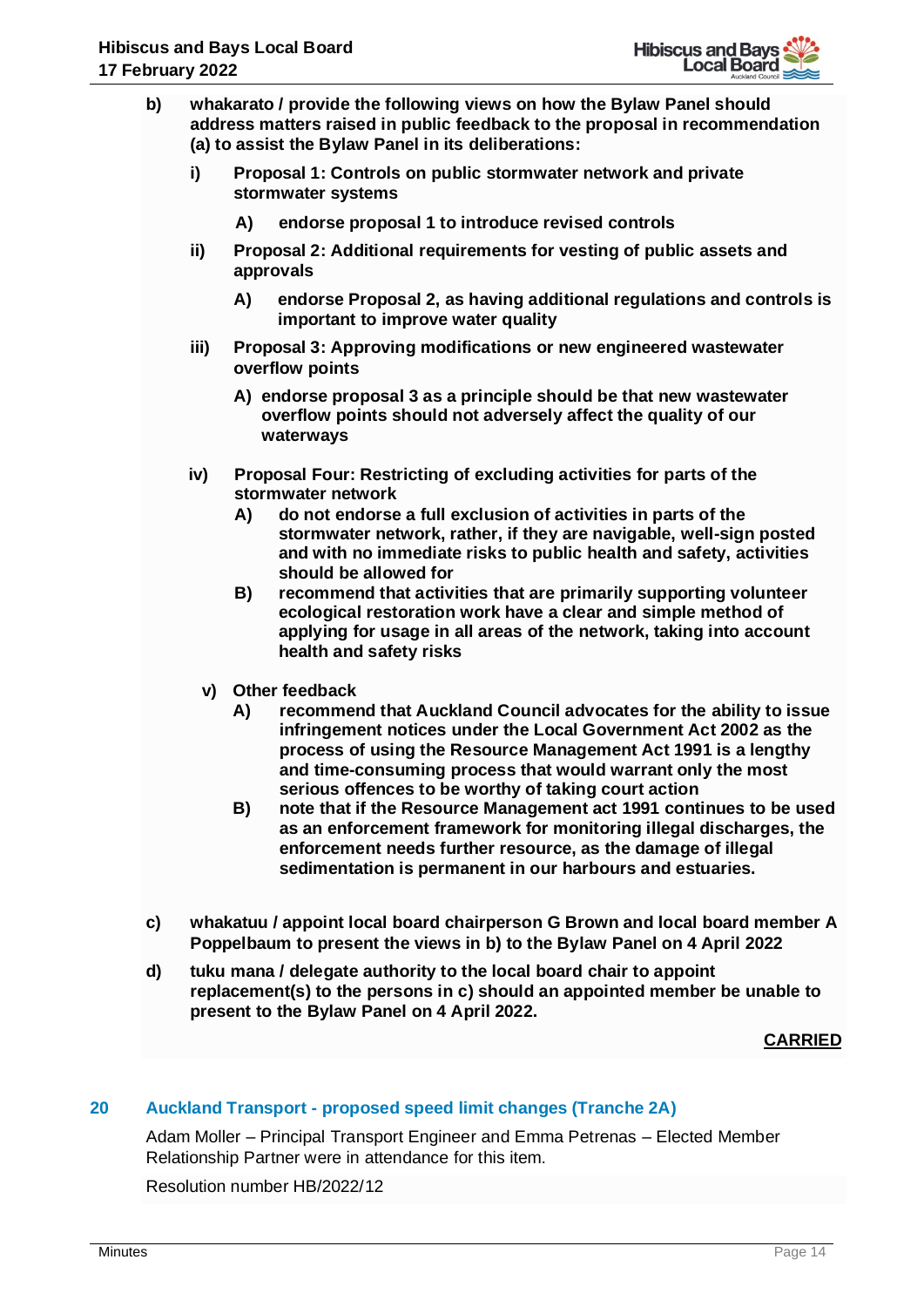

MOVED by Member J Fitzgerald, seconded by Chairperson G Brown:

#### **That the Hibiscus and Bays Local Board:**

**a) endorse the proposals contained in Tranche 2A of Auckland Transport's proposed speed limit changes.**

**CARRIED**

# **21 Proposed Auckland Council submission on the Hākaimangō-Matiatia Marine Reserve application**

Resolution number HB/2022/13

MOVED by Chairperson G Brown, seconded by Member A Dunn:

#### **That the Hibiscus and Bays Local Board:**

**a) endorses the council-wide submission through the Environment and Climate Change Committee on the proposed Hākaimangō-Matiatia Marine Reserve application to Department of Conservation (DOC).**

**CARRIED**

# **22 Auckland's Water Strategy**

Resolution number HB/2022/14

MOVED by Member A Poppelbaum, seconded by Member J Parfitt:

**That the Hibiscus and Bays Local Board:**

- **a) endorses the eight strategic shifts of the Water Strategy framework:** 
	- **i) Te Tiriti Partnership**
	- **ii) Empowered Aucklanders**
	- **iii) Sustainable Allocation and Equitable Access**
	- **iv) Regenerative Water Infrastructure**
	- **v) Water Security**
	- **vi) Integrated Land use and Water Planning**
	- **vii) Restoring and Enhancing Water Ecosystems**
	- **viii) Pooling Knowledge.**

**CARRIED**

# **23 Māori Outcomes Annual Report - Te Pūrongo a te Kaunihera o Tāmaki Makaurau Ngā Huanga Māori 2020-2021**

Resolution number HB/2022/15

MOVED by Member G Holmes, seconded by Member A Dunn:

#### T**hat the Hibiscus and Bays Local Board:**

**a) receive the annual Auckland Council Group Māori Outcomes Report: Te Pūrongo a Te Kaunihera o Tāmaki Makaurau Ngā Huanga Māori 2020-2021.**

**CARRIED**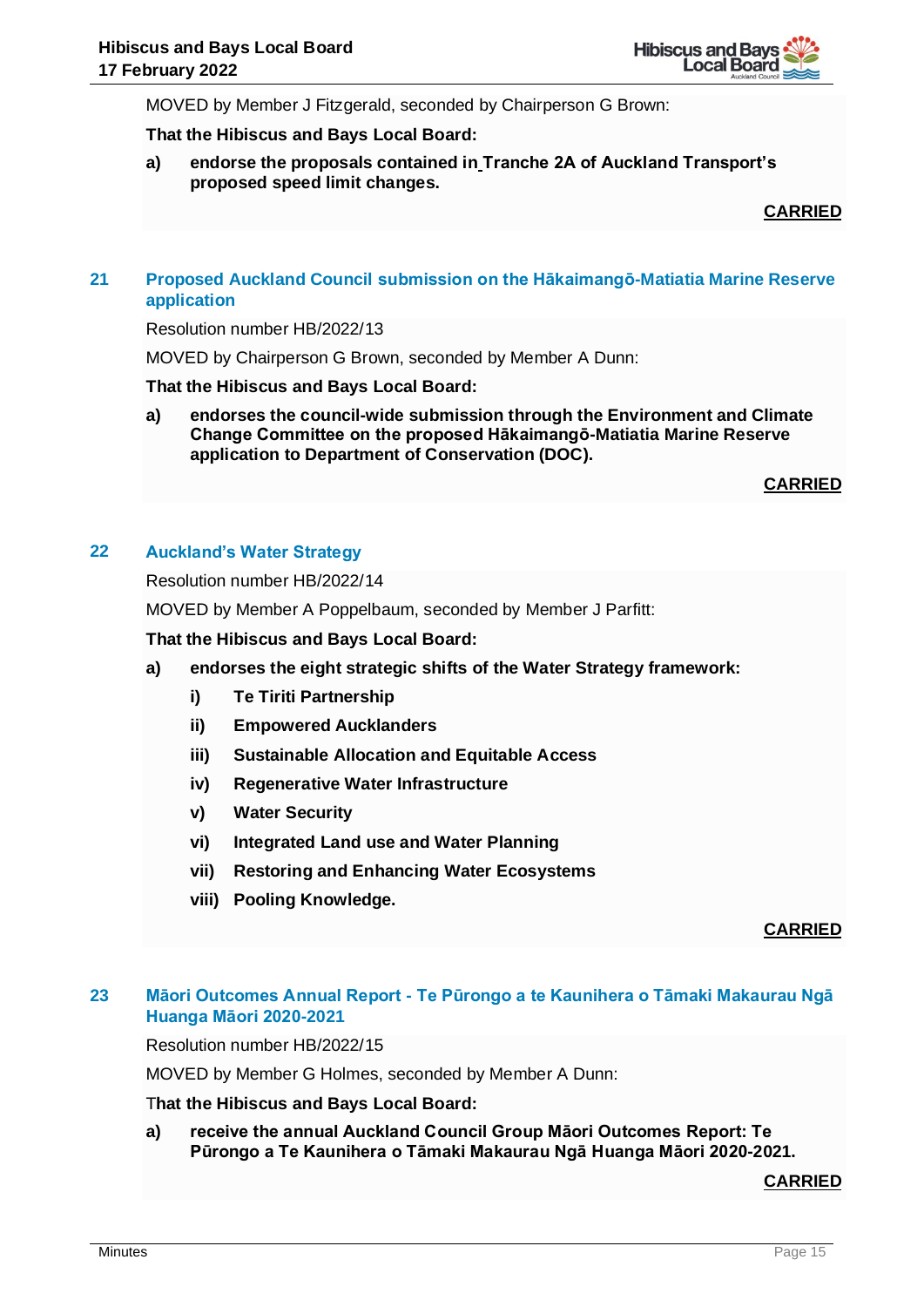

#### **24 Ngā Pou Taunaha o Aotearoa - New Zealand Geographic Board: recording of unofficial place names as official**

Resolution number HB/2022/16

MOVED by Member J Fitzgerald, seconded by Member G Holmes:

**That the Hibiscus and Bays Local Board:**

- **a) receive the report, including attachments which detail the unofficial place names in the local board area which are proposed to be made official**
- **b) provide feedback on any place names that, in their view, should not proceed under the fast-track process**
- **c) endorse the unofficial place names as indicated in attachments A, B, C and D to the agenda report to be fast tracked for official naming by the New Zealand Geographic Board.**

**CARRIED**

#### **25 Approval for a new private road name at 165 Wainui Road, Silverdale**

Resolution number HB/2022/17

MOVED by Member J Parfitt, seconded by Member J Fitzgerald:

#### **That the Hibiscus and Bays Local Board:**

**a) approves the name Hinonga Loop (1st alternative suggestion) for the new private road created by way of subdivision at 165 Wainui Road, Silverdale, in accordance with section 319(1)(j) of the Local Government Act 1974 (resource consent references BUN60360489 and SUB60360581, and road naming reference RDN90097581).**

# **CARRIED**

# **26 Adoption of the 2022 business meeting schedule**

Resolution number HB/2022/18

MOVED by Chairperson G Brown, seconded by Member G Holmes:

That the Hibiscus and Bays Local Board:

# **a) adopt the 2022 business meeting times and dates as per the schedule below:**

| <b>Date</b>                 | <b>Time</b> | Venue (subject to change)   |
|-----------------------------|-------------|-----------------------------|
|                             |             |                             |
| Thursday 17 February, 2022  | 2.00pm      | Virtual via Microsoft Teams |
| Thursday 17 March, 2022     | 2.00pm      | Virtual via Microsoft Teams |
| Thursday 21 April, 2022     | 2.00pm      | Virtual via Microsoft Teams |
| Thursday 19 May, 2022       | 2.00pm      | <b>TBC</b>                  |
| Thursday 16 June, 2022      | 2.00pm      | <b>TBC</b>                  |
| Thursday 21 July, 2022      | 2.00pm      | TBC.                        |
| Thursday 18 August, 2022    | 2.00pm      | <b>TBC</b>                  |
| Thursday 15 September, 2022 | 2.00pm      | TBC.                        |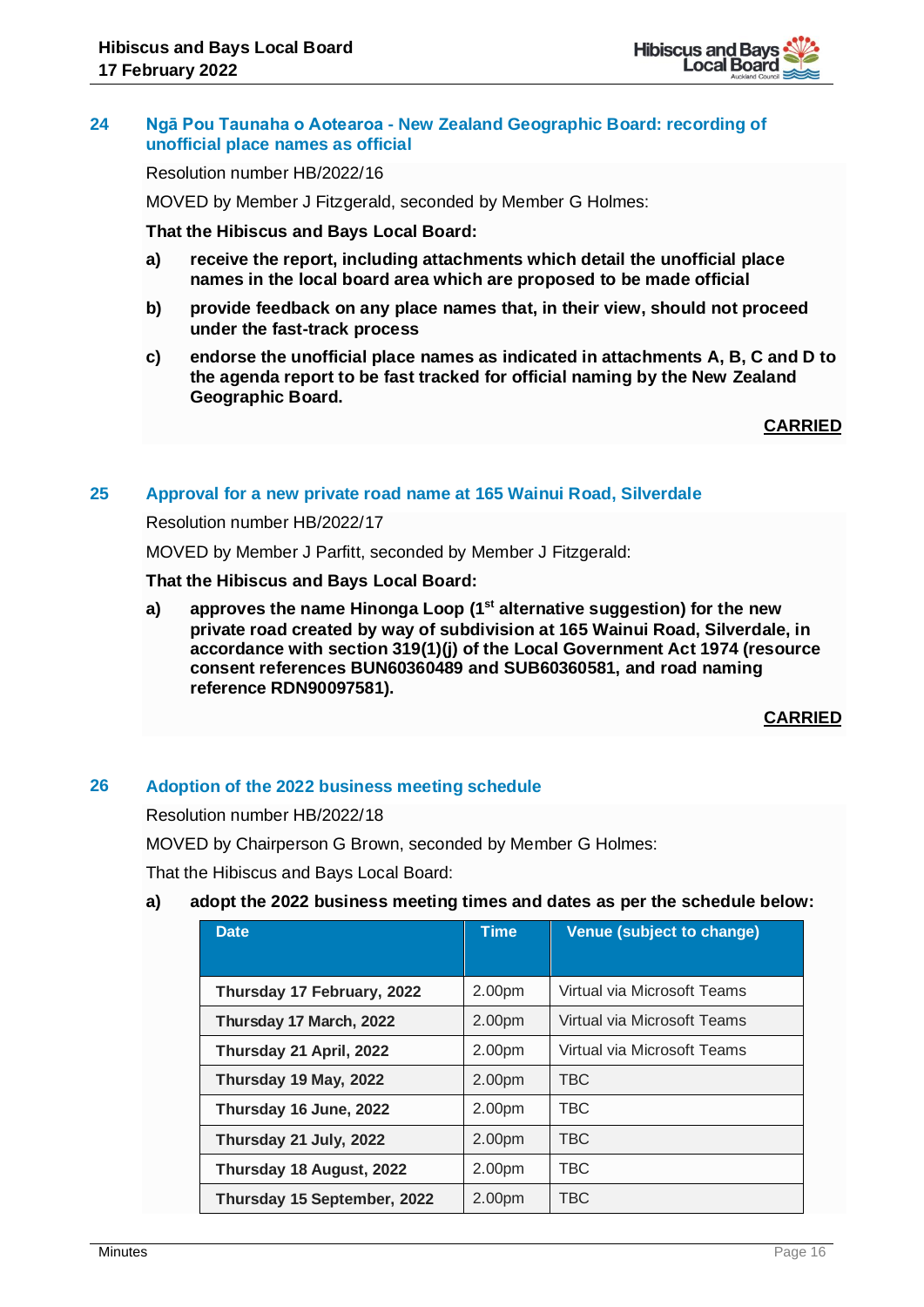

- **b) approve the following two additional meetings for the purposes of the Annual Budget:**
	- **i) 12 May 2022, 2.30pm, venue TBC (time and venue subject to change)**
	- **ii) 23 June 2022, 2.30pm, venue TBC (time and venue subject to change)**

# **27 Deputations update**

Resolution number HB/2022/19

MOVED by Chairperson G Brown, seconded by Member A Dunn:

#### **That the Hibiscus and Bays Local Board:**

**a) note the deputation update from December 2021.**

#### **CARRIED**

#### **28 Members' Reports**

Resolution number HB/2022/20

MOVED by Member G Holmes, seconded by Member J Parfitt:

#### **That the Hibiscus and Bays Local Board:**

**a) receive the reports from local board members A Poppelbaum, A Dunn and J Fitzgerald.**

**CARRIED**

# **29 Governance forward work calendar**

Resolution number HB/2022/21

MOVED by Member G Holmes, seconded by Member J Fitzgerald:

#### **That the Hibiscus and Bays Local Board:**

**a) note the governance forward work calendar.**

**CARRIED**

# **30 Hibiscus and Bays Local Board workshop records**

Resolution number HB/2022/22

MOVED by Member J Fitzgerald, seconded by Member J Parfitt:

# **That the Hibiscus and Bays Local Board:**

**a) note the workshop record for December 2021.**

# **CARRIED**